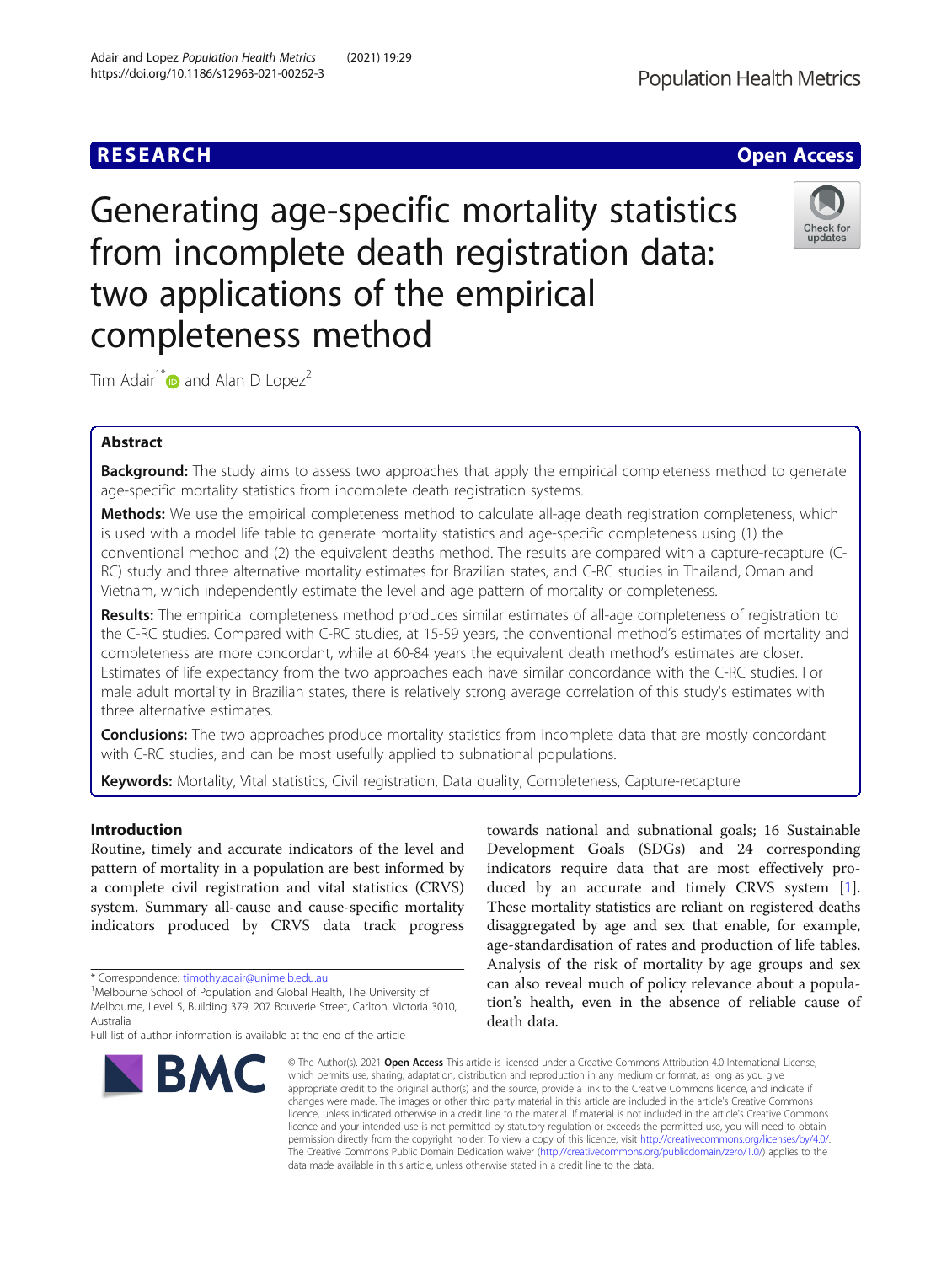However, CRVS systems are incomplete in many countries, which limits their utilisation as evidence for health policy [\[2](#page-9-0)]. Use of unadjusted incomplete death registration data to generate mortality statistics will result in an under-estimation of these key mortality indicators. Measurement of the completeness of death registration is therefore important to understand how well deaths are captured by the CRVS system in national and subnational populations and to generate adjusted mortality statistics. Completeness of registration can be estimated using a range of methods, each with strengths and limitations; these include death distribution methods (DDMs), the empirical completeness method, and capture-recapture (C-RC) of deaths (or direct methods) [[3](#page-9-0)–[7\]](#page-9-0). The empirical completeness method, which models observed versus expected completeness based on modelling the key drivers of mortality levels in a population, has advantages over DDMs, including the use of relatively limited data that are readily available at the national and subnational levels, timely estimates according to when the most recent CRVS data are available (compared with the most reliable DDMs that estimate completeness for the most recent intercensal period) and a lack of reliance on often unrealistic assumptions about population dynamics (e.g. closed migration) that can especially bias subnational estimates [[7\]](#page-9-0).

DDMs and the empirical completeness method estimate a constant level of completeness above 5 years of age (or all ages for the empirical completeness method), and in isolation do not reveal information on age patterns of mortality that are necessary to produce mortality statistics  $[5-10]$  $[5-10]$  $[5-10]$  $[5-10]$ . A conventional method to generating life tables from incomplete death registration data is to estimate completeness of registration, calculating the  $45q_{15}$  (probability of dying between age 15 and 60 years, or adult mortality) from death registration data which is then adjusted using this level of completeness, and inputting the adjusted  $_{45}q_{15}$  and an estimate of  $_{5}q_{0}$ (probability of dying from live birth to 5 years) into a model life table (MLT) [\[5](#page-9-0)]. MLTs represent the global range of levels and age-patterns of mortality rates, and are used to generate complete life tables from such data of suboptimal quality [[11\]](#page-9-0). Another source of estimates of deaths, by age and sex, from which completeness can be calculated are the Global Burden of Disease (GBD) and United Nations World Population Prospects (UNWPP), which are produced for all countries [\[12](#page-9-0), [13](#page-10-0)]. Both the GBD and UNWPP also estimate  $_5q_0$  and  $_{45}q_{15}$ from a range of available data using various methods (including completeness-adjusted registration data) and input these into MLTs. A potential drawback of this general approach to adjusting  $45q_{15}$  is that if the level of completeness at 5 years and above used to adjust deaths at ages 15-59 years is different from the true completeness for 15-59 years, then the adjusted  $_{45}q_{15}$  and subsequent final life table will be inaccurate. A further limitation is that the MLT may not reflect the true age pattern of local mortality.

C-RC methods, which match individual death data in a death registration (or reporting) system to another data source, can however estimate completeness of death registration for specific age groups and use this to adjust registration data and produce complete life tables [\[3](#page-9-0), [14\]](#page-10-0). Importantly, C-RC studies' estimates of age-specific completeness of registration (and hence the true age pattern of mortality) do not rely on an assumed age pattern of mortality from a MLT. Reliable application of C-RC methods requires having two independent sources of data that can be successfully linked. However, many C-RC studies are time- and resource-intensive due to the data linkage process and some studies have required a new data collection independent from the registration system to be undertaken. Hence, C-RC studies of mortality registration data are relatively rare. Recent examples of such studies include those conducted in Brazil, Thailand, Vietnam, Brazil, Oman, Kiribati and Bohol, Philippines [[14](#page-10-0)–[20\]](#page-10-0).

In summary, there is potential error in mortality statistics generated from incomplete death registration data. However, given the advantages of the empirical completeness method in estimating all-age completeness, it is worthwhile to assess its application to generate agespecific mortality statistics. This study examines two different methods that apply the empirical completeness method to generate mortality statistics and which make different assumptions about completeness at 5 years and above:

- 1) Conventional method: Adjusting  $_{45}q_{15}$  using completeness at ages 5 years and above, and inputting the adjusted  $_{45}q_{15}$  with  $_{5}q_{0}$  into an MLT.
- 2) Equivalent deaths method: Integrating the empirical completeness method with an MLT to ensure that they each produce an equal estimated total number of deaths for each sex (i.e. not restricting the  $45q_{15}$ to be adjusted based on completeness at age 5 years and above).

The study compares mortality statistics and agespecific completeness according to these methods with C-RC studies and three alternative mortality estimates from Brazilian states, and C-RC studies from Thailand, Vietnam and Oman. C-RC methods in particular are a valuable comparator because they independently measure age patterns of mortality and completeness without reliance on MLTs. The study's findings should improve the ability of analysts, particularly at the subnational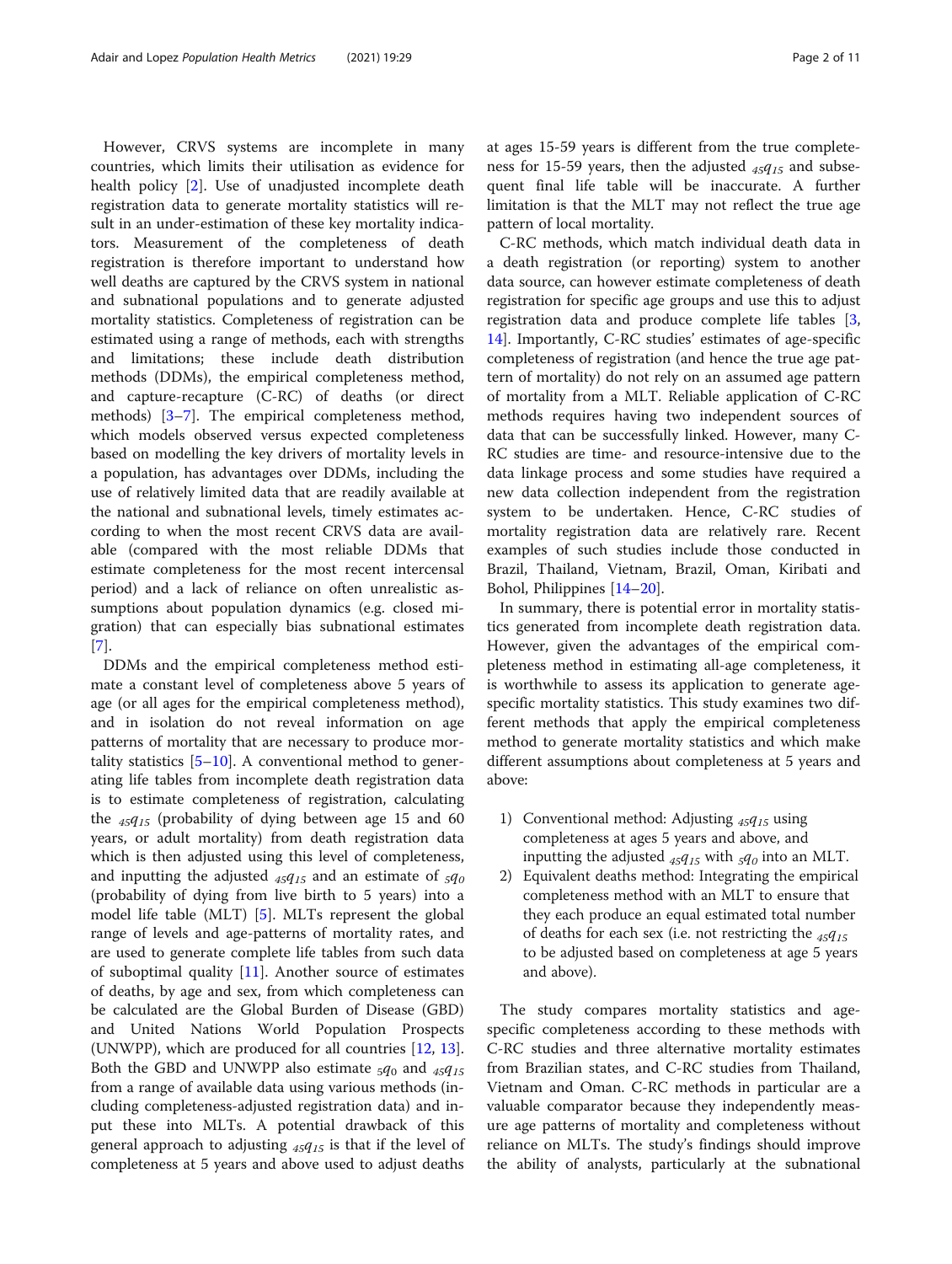level, to estimate timely and reliable mortality indicators in their populations using incomplete death registration data.

# Methods

# Empirical completeness method

The empirical completeness method estimates the completeness of death registration (or completeness of any routine death reporting system such as a Health and Demographic Surveillance System (HDSS) site) for all ages from the following models [[7](#page-9-0)]:

 $logit\ (C^{All}_{jk1}) = \beta_0 + RegCDRsq_{jk} \times \beta_1 + RegCDR_{jk} \times \beta_2$  $+\%65_{jk}\times\beta_3 + \ln(5q0)_{jk}\times\beta_4 + C_{jk}^{<5}\times\beta_5 + k\times\beta_6$  $+\gamma_i$  (Model 1)

 $logit\ (C^{All}_{jk2}) = \beta_0 + RegCDRsq_{jk} \times \beta_1 + RegCDR_{jk} \times \beta_2$  $+\%$ 65<sub>jk</sub> ×  $\beta_3$  + ln  $(5q0)_{jk}$  ×  $\beta_4$  + k ×  $\beta_5$  +  $\gamma_j$  (Model 2) where  $C_{jkl}^{All}$  is the completeness of registration at all ages in Model 1 and  $C_{jk2}^{All}$  is the completeness of registration at all ages in Model 2,  $logit(C_{jk1}^{All})$  is  $\ln\left(\frac{C_{jk1}^{All}}{1-C_{jk1}^{All}}\right)$  and  $logit(C'^{All}_{jk2})$  is  $\;$  ln  $(\frac{C'^{All}_{jk2}}{1-C'^{AI}_{jk2}})$ ,  $RegCDR_{jk}$  is the registered crude death rate (CDR),  $RegCDRsq_{jk}$  is the square of RegCDR, %65 $_{ik}$  is the fraction of the population aged 65 years and over,  $ln(5q0)_{ik}$  is the natural log of the estimate of the true under-five mortality rate (this can be obtained nationally from the GBD or International Group for Mortality Estimation (IGME), or subnationally from Demographic and Health Surveys or censuses using summary or complete birth history data),  $C_{jk}^{<5}$  is the completeness of the registered under-five mortality (estimated as the under-five mortality rate from registration data divided by the estimate of the true under-five mortality rate),  $k$  is calendar year (which captures changes in the relationship between independent and dependent variables in the model),  $\gamma$  is a country-level random effect, *j* is country and  $\beta_0$  to  $\beta_6$  are the coefficients. Predicted completeness is then estimated using the inverse

logit, e.g. for Model 1: 
$$
\frac{e^{\logit(C_{jkl}^{AI})}}{e^{\logit(C_{jkl}^{AI})}+1}
$$
 [7, 21].

# Estimating mortality indicators using the empirical completeness method and model life table with flexible standards (MLTFS)

# MLTFS

This study uses the empirical completeness method with an MLT—the model life table with flexible standards (MLTFS)—to estimate complete life tables and hence mortality indicators. The MLTFS is a model life table system that generates a complete life table for a population using inputs of  $_5q_0$ ,  $_4q_1s$  and a standard life table, and is the model life table system

used by the GBD [[22](#page-10-0)]. The MLTFS was developed based on over 7000 empirical life tables from the Human Mortality Database and vital registration data adjusted for completeness. The equation used (where there is no HIV) is as follows:

$$
logit\left({}_{n}q_{x}^{c}\right) = logit\left({}_{n}q_{x}^{s}\right) + \beta_{x}^{1}\left(logit\left({}_{5}q_{0}^{c}\right) - logit\left({}_{5}q_{0}^{s}\right)\right) + \beta_{x}^{2}\left(logit\left({}_{45}q_{15}^{c}\right) - logit\left({}_{45}q_{15}^{s}\right)\right)
$$

where  $c$  denotes the country that the data are from (although it can denote any population the MLTFS is used for) and s is the standard life table [\[22](#page-10-0)]. Coefficients for the MLTFS are presented in Additional file [1](#page-9-0): Table A.1. The standard life table in the GBD's application of the MLTFS is either recent life tables of that country or, if these do not exist, a regional standard life table. Without a reliable standard such as the GBD country life table, the resultant mortality estimates might well be implausible [[23,](#page-10-0) [24](#page-10-0)]. The MLTFS's flexibility however allows for departures in  $_5q_0$  and  $_{45}q_{15}$  to estimate a complete life table which may differ significantly from the standard life table [\[22](#page-10-0)]. The resultant  $_{n}q_{x}^{c}$  from the MLTFS values can be converted to age-specific mortality rates  $\binom{n\pi}{x}$ using conventional life table calculations. At ages 85 years and over, the  $_{n}q_{x}^{c}$  values can be estimated using a Gompertz function [\[25](#page-10-0)].

For the application of the MLTFS with the empirical completeness method (detailed below), we recommend use of the national GBD life table as the standard life table, consistent with the GBD's choice of standard life table and because it preserves the age pattern of mortality that best approximates the true pattern for the population, given the extensive mortality modelling methods used by the GBD, described elsewhere [\[26](#page-10-0)]. For the purposes of comparison of the mortality estimates where the GBD life table is used as the standard, another reliable standard, such as the national UN WPP life table, can also be used.

Two methods to estimate mortality indicators from incomplete death registration using the empirical completeness method and MLTFS are presented in this study: (1) the conventional method and (2) the equivalent deaths method.

# Conventional method

The conventional method requires an estimate of completeness of registration at ages 5 years and above, which may come from DDMs, the empirical completeness method, or another method. This estimate is used this to adjust the  $_{45}q_{15}$  upwards, with the adjusted  $_{45}q_{15}$  and  $_{5}q_{0}$  inputted into the MLTFS to produce a life table. This is an established method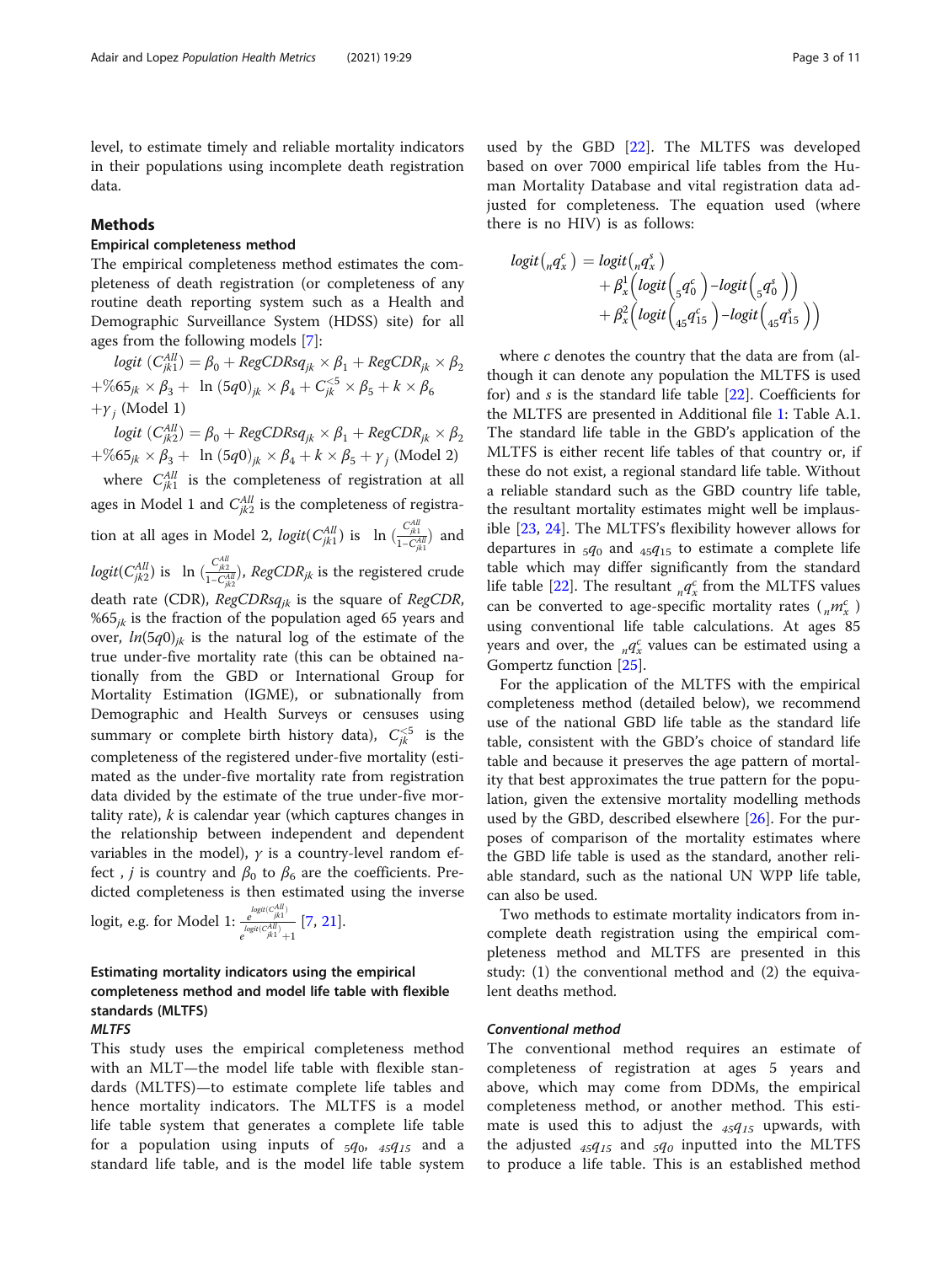<span id="page-3-0"></span>to generate age-specific mortality statistics from incomplete death registration data and is the conventional method described earlier. In our study, we use the empirical completeness method to estimate completeness at all ages. With this all-age completeness estimate, completeness at ages 5 years ( $C_{jk}^{5+}$ ) and above is calculated as:

$$
C_{jk}^{5+} = \frac{RegD_{jk}^{5+}}{\left(\frac{RegD_{jk}^{All}}{C_{jk}^{All}} - \frac{RegD_{jk}^{<5}}{C_{jk}^{<5}}\right)}
$$

where  $RegD^{All}_{jk}$  is registered deaths at all ages,  $RegD^{5+}_{jk}$ is registered deaths at ages 5 years and above,  $RegD_{jk}^{<5}$  is registered deaths at ages less than 5 years,  $C_{jk}^{All}$  is completeness at all ages,  $C_{jk}^{<5}$  is completeness at ages less than 5 years (used as an input into the empirical completeness method, estimated as the under-five mortality rate from registration data divided by the estimate of the true under-five mortality rate), *j* is country and *k* is calendar year. The denominator is estimated deaths at ages 5 years and above.

The adjusted  $_{45}q_{15}$  (Adj45 $q_{15}$ ) is calculated as:

$$
Adj45q15_{jk} = \frac{Reg45q15_{jk}}{C_{jk}^{5+}}
$$

where  $Reg45q15_{ik}$  is  $_{45}q_{15}$  calculated using registration data.

As mentioned earlier, if the level of completeness at 5 years and above is different from the true completeness for 15-59 years, then the adjusted  $_{45}q_{15}$  and resultant mortality statistics will be biassed. Furthermore, if the MLT does not reflect the true age pattern of local mortality, this will also bias mortality statistics.

# Equivalent deaths method

The equivalent deaths method that we propose uses the empirical completeness method and MLTFS to produce the same total number of deaths, by sex, from the following:

- Registered deaths divided by the empirical completeness method's estimate of completeness (as a fraction).
- The MLTFS's  $_{\nu}m_{x}$  values multiplied by the agespecific population.

If the conventional approach of adjusting  $45q_{15}$  based on completeness at ages 5 years and above is used, it is

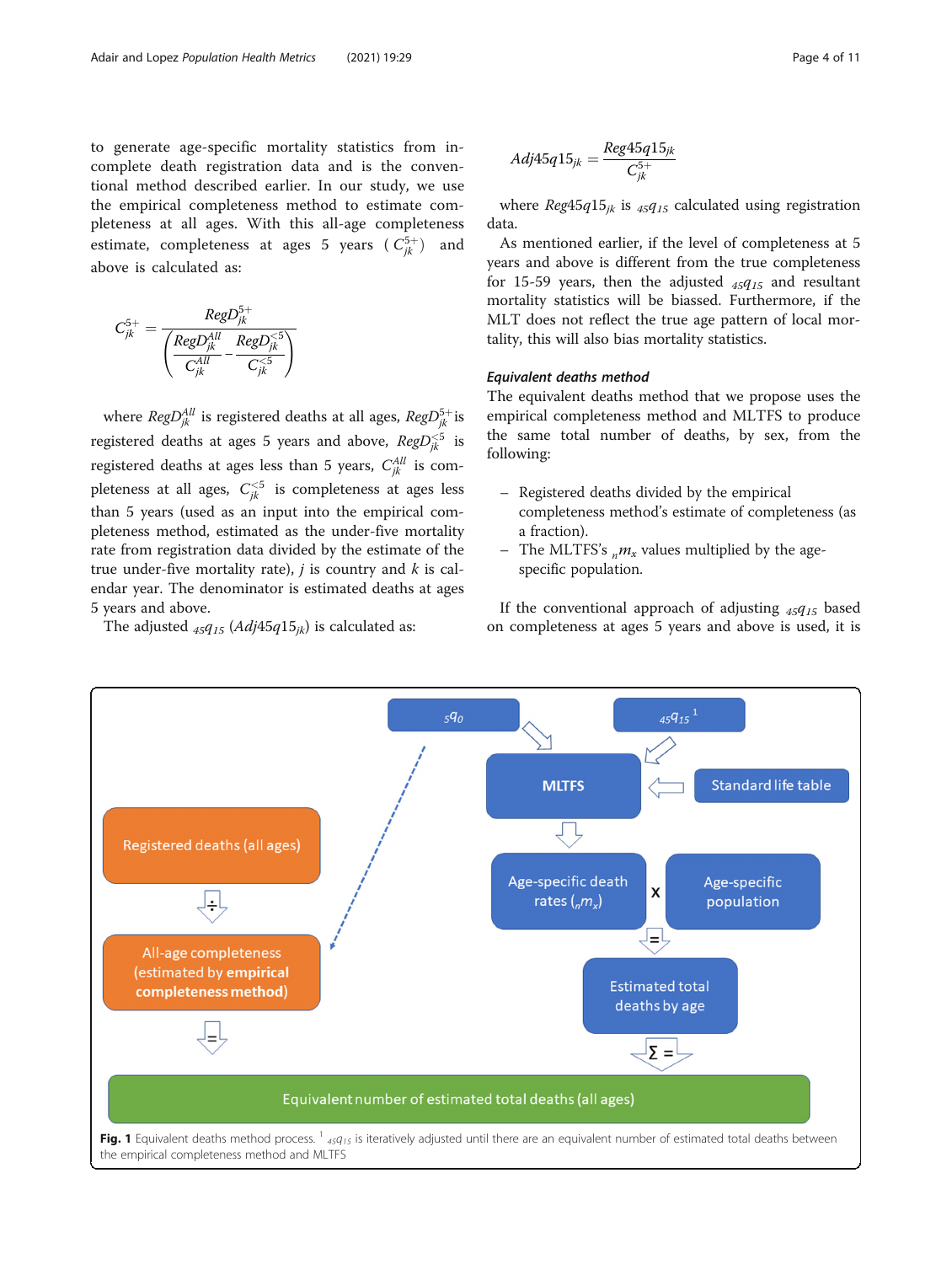highly likely the estimates of total deaths from the empirical completeness method and MLTFS would be different. The equivalent deaths method overcomes this issue—its process is shown in Fig. [1](#page-3-0). Only limited data inputs are required:

- Estimated completeness of death registration at all ages, by sex (from the empirical completeness method)
- $5q_0$ , by sex, which is the same as for the empirical completeness method
- Number of registered deaths, by age and sex (although age is not necessary for the equivalent deaths method used with model 2)
- Population by age and sex
- MLTFS model coefficients and the GBD national life table (by sex), which is used as a standard life table for national and subnational populations. As mentioned, the GBD national life table is recommended as the standard. The MLTFS coefficients are presented in Additional file [1](#page-9-0): Table A.1.

The last remaining input into the MLTFS is the  $45q_{15}$ , which is iteratively adjusted until the total number of deaths by sex according to the MLTFS equals the total number of deaths, by sex, according to the empirical completeness method. In combination with the  $_5q_0$  and other inputs, there is only one combination of  $_{45}q_{15}$  and estimated total deaths. The resultant outputs are  $_nq_x$  and  $_n^m$  by sex, which can be used to produce summary mortality indicators.

A limitation of the equivalent deaths method is that both age-specific completeness and resultant mortality statistics are reliant on the accuracy of the age pattern of mortality according to the standard life table used and the resultant age pattern of mortality produced by the MLTFS (as with the conventional method). For example, a standard that, compared with the GBD life table, assumes a relatively higher level of adult compared with old-age mortality, would lead to higher estimated  $_{45}q_{15}$ and lower completeness of registration in ages 15-59 years when applied to the same number of registered deaths and estimated level of all-age completeness. Another limitation is that if there is population age misreporting, as is commonly found in many countries with incomplete death registration data, this will bias estimates of total deaths. Population age misreporting is most likely found at old ages, where death rates are highest. Other sources of error related to both the conventional and equivalent death methods may be from the estimate of all-age completeness (due to, for

example, uncertainty in the estimate of the true  $_5q_0$  and death registration data (reporting of age at death, date of death or place of residence of the decedent).

# Comparison with capture-recapture studies and alternative mortality estimates from Brazilian states

We firstly compare the two approaches using results from a C-RC study in Brazil, because it provides independent and direct source information of mortality indicators and age-specific completeness that do not rely on MLTs [\[14](#page-10-0)]. That C-RC study matched registered deaths to deaths reported in the Ministry of Health (MoH) Mortality Information System (SIM), an independent source. In that C-RC study, total deaths, all-age completeness of registration (i.e. the civil registry) and mortality indicators were estimated by state, sex and age using generalised linear modelling with a series of covariates of demographic, geographic and socio-economic factors, as well as cause of death and place of death [\[14](#page-10-0)]. In this study, we compare estimated total deaths,  $45q_{15}$ and  $_{25}q_{60}$  (probability of dying between age 60 and 85 years) of the conventional and equivalent death methods for all 27 states with the results in the C-RC study, as well as age-specific completeness for three states with the lowest levels of all-age completeness (Pará, Amapá and Maranhão). Our estimates are made using death registration data,  $_5q_0$  estimated by the GBD (which is available for Brazilian states), and the MLTFS with the GBD and, for the purposes of comparison, also the UNWPP life table for Brazil as the standard; the GBD produces life tables for Brazilian states, however, we wanted to explore the utility of the GBD and UNWPP national life tables at the subnational level for the majority of countries where the GBD does not estimate subnational life tables. The comparison of the mortality indicators for all states according to the conventional and equivalent death methods and the estimates of the C-RC study were summarised using the root mean squared difference (RMSD), relative difference (RMSD divided by the average indicator for all states), mean bias and the number of states where the indicator of each method was closer to the C-RC study than the other.

We also compare our results for 2015 to those of three alternative estimates of male  $_{45}q_{15}$  from Brazil reported in a recent comparative analysis of Brazilian mortality estimates, according to Queiroz et al. for 2000-2010, Schmertmann and Gonzaga for 2010, and the Instituto Brasileiro de Geografia e Estatística (IBGE—Brazil's national statistics office) for 2000-2010 [[27](#page-10-0)–[29](#page-10-0)]. Queiroz et al. estimated intercensal (2000-2010) completeness of death registration using three death distribution methods, and used completeness to adjust adult mortality, a method consistent with what we describe as the conventional method [[28\]](#page-10-0). Schmertmann and Gonzaga's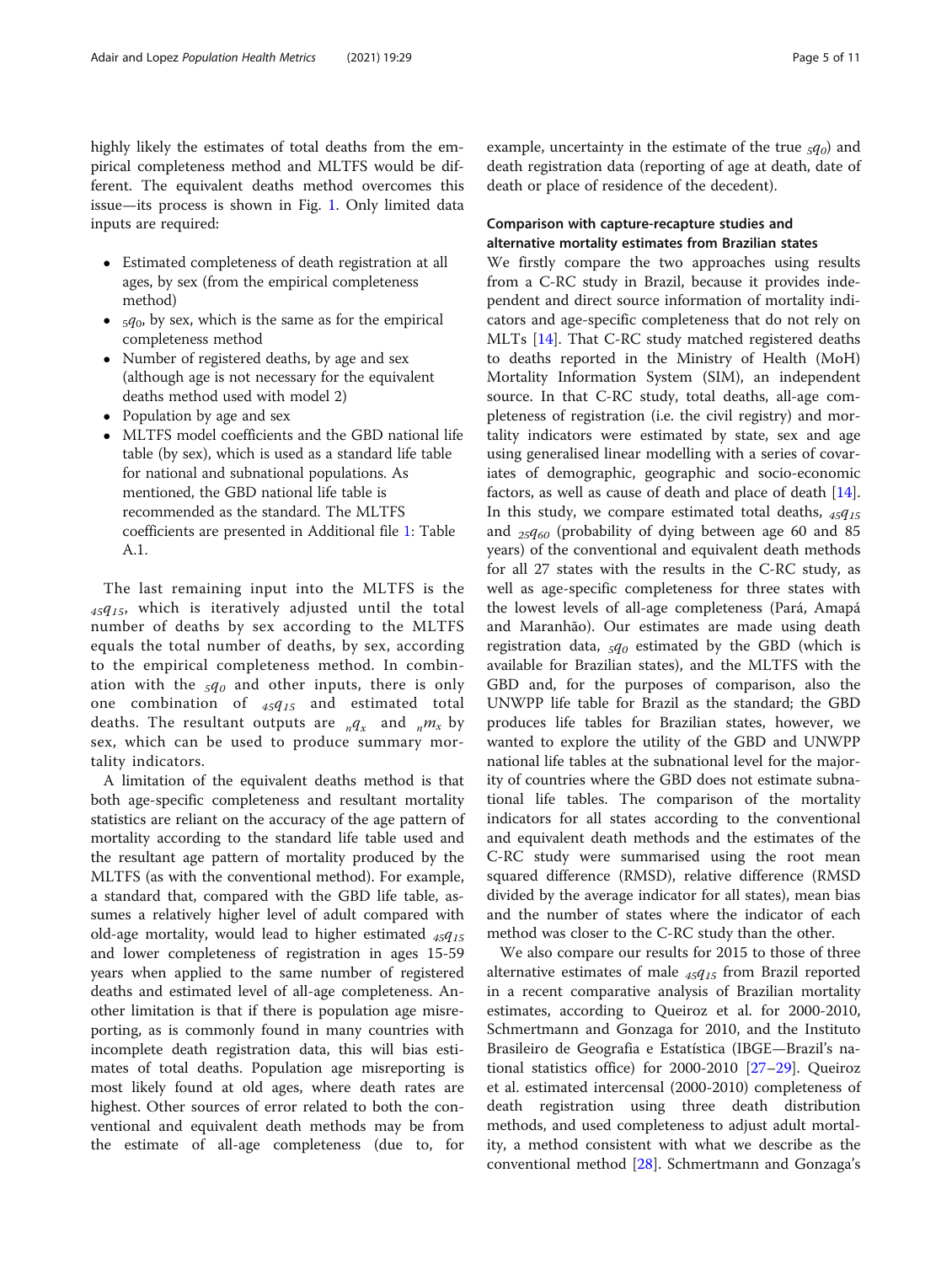Bayesian method combines prior estimates of completeness with a relational model life table [\[29](#page-10-0), [30](#page-10-0)]. The IBGE estimates of completeness are made using the generalised growth balance method, a form of DDM [\[28](#page-10-0)]. Given the different time periods for which the estimates refer to, the most appropriate method of comparison is the correlation coefficient.

# Comparison with capture-recapture studies from Thailand, Vietnam and Oman

Data are also available from C-RC studies in Thailand, Vietnam and Oman [\[15](#page-10-0), [18,](#page-10-0) [20\]](#page-10-0). These studies also matched death registration to deaths reported in independent sources; a household survey (Thailand), other routine mortality reporting sources (Vietnam), and deaths reported in a census (Oman). Age-specific completeness in the Thailand, Vietnam and Oman (and sexspecific in Thailand and Vietnam) studies was calculated using the Chandrasekar-Deming method [\[3](#page-9-0)]. Mortality indicators were not published with these studies. For each of these studies, we compare all-age completeness and age-specific completeness with the two empirical completeness method applications. Levels of age-specific completeness can be used to generate mortality statistics. Our estimates are made using the published death registration (or reporting) data in these studies,  $5q_0$  estimated by the GBD, and the MLTFS with the GBD life table for the country as the standard.

#### Results

# Comparison with capture-recapture studies and alternative mortality estimates from Brazil

Additional File [1](#page-9-0): Table A.2 shows that the all-age completeness of the civil registry for Brazilian states according to the empirical completeness method and the C-RC results are very similar, being within 3 percentage points in most states and the largest difference being 7

percentage points for Acre males. In most states, the  $_5q_0$ was higher according to the GBD than C-RC.

Table 1 provides summary comparison metrics for mortality indicators of the equivalent deaths and conventional methods (using GBD LT as the standard) versus the C-RC results (state-level results shown in Additional file [1:](#page-9-0) Tables A.3-A.4). Additional files [2,](#page-9-0) [3](#page-9-0), [4](#page-9-0) and [5](#page-9-0) demonstrate the application of the equivalent deaths and conventional methods using both the GBD and UNWPP standard life tables. For  $_{45}q_{15}$ , both methods provided estimates very close to C-RC, with the relative difference for the conventional method only 2% for males and 4% for females, and for the equivalent deaths method 5% for males and 7% for females, but this was inflated by the large difference in Maranhão where results were 20% different for females. The mean bias indicated no systematic bias in estimates, whilst the conventional method produced  $_{45}q_{15}$  estimates closer to C-RC than the equivalent deaths method in 25 of the 27 states for males and 24 out of 27 for females. For  $_{25}q_{60}$ , the relative difference for the equivalent deaths method was 3% for males and for females, and the conventional method 4% for males and for females. The equivalent deaths method provided results closer to C-RC compared with the conventional method in 21 of 27 states for males and 16 of 27 for females. Again, Maranhão was an outlier, adversely affecting the overall results for the conventional method. Of the other states with low completeness, neither the equivalent deaths method nor conventional method was clearly closer to the C-RC study for  $_{45}q_{15}$  and  $_{25}q_{60}$ , except that the conventional method was much closer for females  $_{25}q_{60}$  in Amapa.

Life expectancy estimates of each method were on average within 1 year of the C-RC. The equivalent deaths method provided a smaller RMSD and relative difference than the conventional method, but the conventional method results was closer to C-RC in 15 of 27

**Table 1** Summary comparison metrics compared with C-RC study, Brazil, 2015 [[14\]](#page-10-0)

| <b>State</b>               | Male $45q_{15}$ |          | Female $45q_{15}$ |          | Male $_{25}q_{60}$ |          | Female $_{25}q_{60}$       |          |
|----------------------------|-----------------|----------|-------------------|----------|--------------------|----------|----------------------------|----------|
|                            | Equiv.          | Conv.    | Equiv.            | Conv.    | Equiv.             | Conv.    | Equiv.                     | Conv.    |
| <b>RMSD</b>                | 0.010           | 0.004    | 0.007             | 0.004    | 0.016              | 0.027    | 0.013                      | 0.018    |
| <b>Relative difference</b> | 5.2%            | 2.3%     | 7.2%              | 4.0%     | 2.5%               | 4.1%     | 2.5%                       | 3.5%     |
| Mean bias                  | $+0.001$        | $+0.001$ | $+0.003$          | $+0.003$ | $+0.007$           | $+0.007$ | $+0.003$                   | $+0.003$ |
| States closer to C-RC      | 2               | 25       | 3                 | 24       | 21                 | 6        | 16                         |          |
| <b>State</b>               | Male LE         |          | <b>Female LE</b>  |          | Male total deaths  |          | <b>Female total deaths</b> |          |
|                            | Equiv.          | Conv.    | Equiv.            | Conv.    | Equiv.             | Conv.    | Equiv.                     | Conv.    |
| <b>RMSD</b>                | 0.51            | 0.61     | 0.41              | 0.61     | 1002               | 1419     | 834                        | 1114     |
| Relative difference        | 0.7%            | 0.8%     | 0.5%              | 0.8%     | 3.7%               | 8.9%     | 4.0%                       | 9.9%     |
| Mean bias                  | $-0.18$         | $-0.15$  | $-0.16$           | $-0.18$  | $+75$              | $-286$   | $+122$                     | $+29$    |
| States closer to C-RC      | 12              | 15       | 16                |          | 14                 | 13       | 16                         |          |
|                            |                 |          |                   |          |                    |          |                            |          |

LE life expectancy, Equiv. equivalent deaths method, Conv. conventional method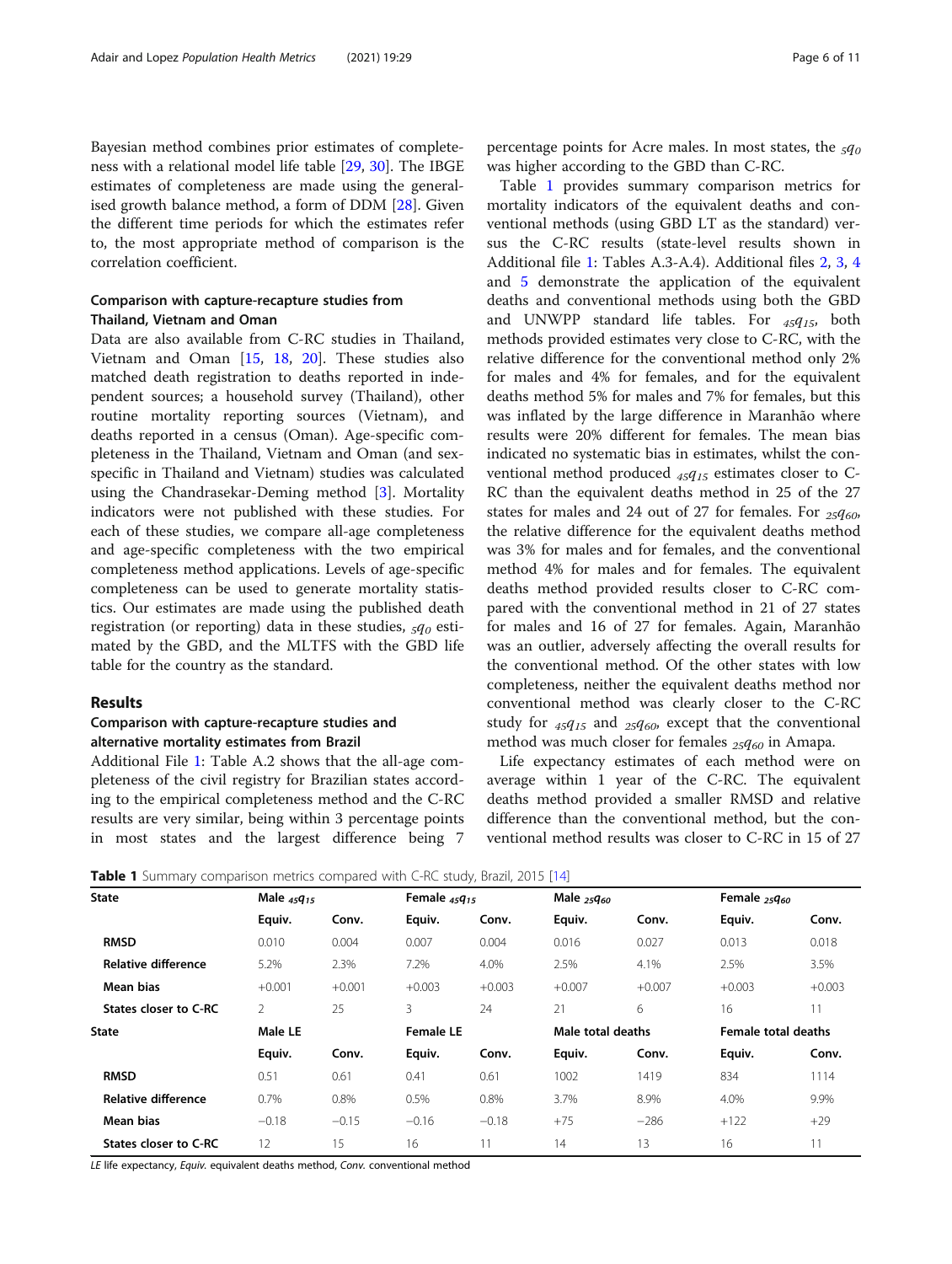states for males and 11 states for females. The overall figures for the conventional method were affected by the large difference with the C-RC in Maranhão of 1.7 years for males and 2.8 years for females, whilst Maranhão's equivalent deaths method result was almost the same as the C-RC. The relative difference in total deaths for the equivalent deaths method (4% males and females) was less than half that of the conventional method (9% males, 10% females), but these figures were affected by the conventional method performing poorer in states with a higher number of deaths. The equivalent deaths method was closer to C-RC for slightly more states (14 out of 27 states for males, 16 states for females). Overall, the summary comparison metrics when using the UNWPP life table as the standard were very similar to when using the GBD life table (Additional file [1](#page-9-0): Tables A.5-A.6). The most notable difference was with the life expectancy for males according to the conventional method, which exhibited a higher RMSD (0.72 UNWPP, 0.61 GBD) and larger negative mean bias (−0.59 UNWPP, −0.15 GBD) when using the UNWPP life table.

Additional file [1:](#page-9-0) Figure A.1 presents the age-specific completeness of registration according to the C-RC results, the conventional method and equivalent deaths method in three Brazilian states with the lowest levels of completeness (Pará, Amapá and Maranhão). In each state, the C-RC results show completeness was lowest at the youngest ages and also declined with older age, with these trends strongest in Maranhão, where all-age completeness is lowest. Variation in completeness by 5-year age group was greater in the conventional and equivalent deaths methods than the C-RC, exceeding 100% in some age groups. Difference in age-specific completeness between the methods was greatest in Maranhão, whilst there was very little difference between the conventional and equivalent deaths methods in Pará and Amapá. It is worth noting that for these three state differences in mortality statistics for broader age groups shown in Additional file [1](#page-9-0): Tables A.3-A.6 are generally smaller than for completeness for 5-year age groups. Age-specific completeness in all 11 states with all-age completeness less than 90% according to the C-RC study is shown in Additional file [1:](#page-9-0) Table A.7—as expected, age-specific completeness is more constant where all-age completeness is higher.

Comparison of the male  $_{45}q_{15}$  results from this study with alternative mortality estimates from Brazil show that the average correlation coefficient among our study's results (equivalent deaths method using GBD and UNWPP life table, conventional method using UNWPP life table) ranged from 0.63 to 0.66, and was more concordant than Queiroz (0.42) and IBGE (0.40) (Table 2, Additional file [1:](#page-9-0) Table A.8). Only the Bayesian estimates had a similar average correlation coefficient (0.63).

# Comparison with capture-recapture studies from Thailand, Vietnam and Oman

In Thailand, at all ages, both methods provided completeness estimates similar to C-RC; the conventional method was closer to C-RC for males, whilst for females the two methods had a similar difference from C-RC. Completeness according to the conventional method was closer to C-RC at ages 15-59 and 60-74 years; however, the equivalent deaths method was closer at 75+ years (Table [3](#page-7-0)).

In Vietnam, the equivalent deaths method had a closer all-age completeness to C-RC (2 percentage points) than the conventional method (6 percentage points) (Table [4\)](#page-7-0). Completeness according to the conventional method was however closer to C-RC at 15-59 years and, for males, 75+ years, whilst the equivalent deaths method was closer at 60-74 years for each sex. The conventional method was however substantially different to C-RC at 60-74 years, which caused the greater difference at all ages than the equivalent deaths method.

In Oman, the conventional method was closer to C-RC at all ages (2 percentage points compared with 5 percentage points for the equivalent deaths method), 15-44,

| Table 2 Correlation coefficient of male <sub>45</sub> 9 <sub>15</sub> according to study methods, C-RC and alternative estimates [28] |  |  |
|---------------------------------------------------------------------------------------------------------------------------------------|--|--|
|---------------------------------------------------------------------------------------------------------------------------------------|--|--|

|                        | Equiv. (GBD std. LT)<br>2015 | Conv. (GBD std. LT)<br>2015 | Equiv. (UN std. LT)<br>2015 | C-RC<br>2015 | Oueiroz 2000-<br>2010 | <b>IBGE 2000-</b><br>2010 | <b>Bayesian</b><br>2010 |
|------------------------|------------------------------|-----------------------------|-----------------------------|--------------|-----------------------|---------------------------|-------------------------|
| Queiroz 2000-<br>2010  | $0.619**$                    | $0.442*$                    | $0.629**$                   | $0.423*$     |                       | 0.188                     | $0.649**$               |
| IBGE 2000-2010 0.589** |                              | $0.759**$                   | $0.585**$                   | $0.720**$    | 0.188                 |                           | $0.619**$               |
| Bayesian 2010          | $0.689**$                    | $0.771**$                   | $0.677**$                   | $0.800**$    | $0.649**$             | $0.619**$                 |                         |
| Average                | 0.632                        | 0.657                       | 0.630                       | 0.648        | 0.418                 | 0.403                     | 0.634                   |

Equiv. equivalent deaths method, Conv. conventional method, Std. LT standard life table  $*_{p}$  < 0.05

 $**p < 0.01$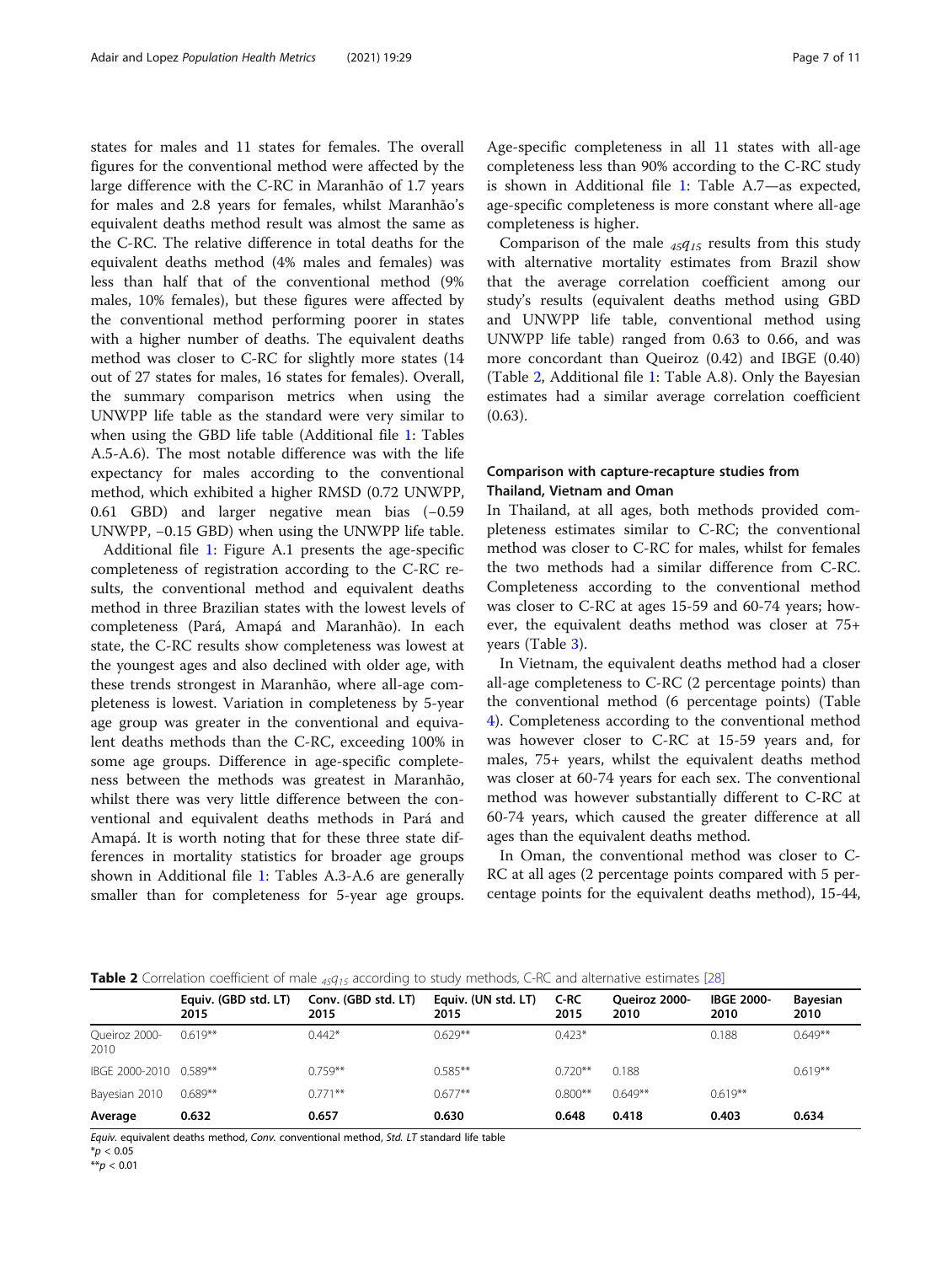<span id="page-7-0"></span>Table 3 Age-specific completeness of death registration, equivalent deaths method, conventional method and C-RC, by sex, Thailand C-RC study 2005-06 and Vietnam C-RC study 2009 [[18,](#page-10-0) [20](#page-10-0)]

| Country, age      | <b>Males</b>             |              | <b>Females</b> |                          |              |      |
|-------------------|--------------------------|--------------|----------------|--------------------------|--------------|------|
|                   | <b>Equivalent deaths</b> | Conventional | C-RC           | <b>Equivalent deaths</b> | Conventional | C-RC |
| <b>Thailand</b>   |                          |              |                |                          |              |      |
| 0-14 (both sexes) | 85.3                     | 84.8         | 59.8           |                          |              |      |
| 15-59             | 98.2                     | 93.1         | 90.9           | 98.4                     | 92.6         | 85.2 |
| 60-74             | 100.1                    | 95.6         | 92.5           | 100.8                    | 95.4         | 92.3 |
| $75+$             | 84.0                     | 81.3         | 94.4           | 87.0                     | 83.4         | 93.9 |
| All ages          | 94.2                     | 90.1         | 91.0           | 93.9                     | 89.3         | 91.6 |
| <b>Vietnam</b>    |                          |              |                |                          |              |      |
| 15-59             | 86.2                     | 81.0         | 80.4           | 87.4                     | 80.9         | 80.5 |
| 60-74             | 69.9                     | 66.2         | 82.0           | 75.8                     | 70.5         | 83.0 |
| $75+$             | 88.2                     | 84.9         | 81.7           | 83.3                     | 78.9         | 81.0 |
| All ages          | 79.3                     | 75.5         | 81.2           | 79.8                     | 75.1         | 81.3 |

Note: Results for 0-14 years not reported in Vietnam C-RC study

45-64 and 85+ years, whilst the equivalent deaths method was only closer at 65-84 years (Table 4).

#### **Discussion**

This study has compared the application of two approaches—the conventional and equivalent deaths methods—to estimate mortality indicators from incomplete mortality data that use the empirical completeness method. The methods presented have significant appeal in enabling generation of mortality statistics from limited data, especially at the subnational level where comparator estimates from the GBD and UNWPP are mostly not available. The use of the empirical completeness method to generate mortality indicators from incomplete registration data is supported by it showing very similar levels of allage completeness to the C-RC studies from the different countries.

The comparison was conducted with C-RC studies, the only independent estimates of age-specific

Table 4 Age-specific completeness of death registration, equivalent deaths method, conventional method and C-RC, Oman C-RC study 2010 [[15](#page-10-0)]

| Age       | <b>Equivalent deaths</b> | Conventional | C-RC |
|-----------|--------------------------|--------------|------|
| $0 - 14$  | 94.2                     | 94.4         | 70.0 |
| $15 - 44$ | 64.0                     | 72.3         | 90.0 |
| 45-64     | 77.7                     | 84.8         | 97.0 |
| 65-84     | 96.6                     | 100.6        | 97.0 |
| $85+$     | 92.6                     | 91.2         | 91.0 |
| All ages  | 86.5                     | 91.5         | 89.6 |

mortality and completeness in populations with incomplete mortality data which are not reliant on assumed age patterns from MLTs. Overall, the conventional and equivalent deaths methods provided estimates of mortality indicators or age-specific completeness mostly concordant with the C-RC studies, with very few exceptions. Estimates of  $_{45}q_{15}$  and  $_{25}q_{60}$ in Brazilian states were on average within 5% of the C-RC studies, except for female  $_{45}q_{15}$  which was significantly inflated by the outlier of Maranhão. Compared to all the C-RC studies, the conventional method overwhelmingly provided closer estimates at 15-59 years (or  $_{45}q_{15}$ ), the equivalent deaths method was moderately (but not overwhelmingly) closer for 60-84 years (or  $_{25}q_{60}$ ), whilst at all ages (or life expectancy) there was very little difference, with each method being closer for a similar number of populations. The similarity at all ages was due to the larger proportion of deaths and greater impact of life expectancy at 60-84 years than 15-59 years. The use of an alternate standard age pattern of mortality (the UN WPP national life table) made only small difference to results. Also, the male  $_{45}q_{15}$  findings from the equivalent deaths method (using either GBD or UN WPP standard life table) and conventional method were, on average, more concordant with alternative estimates from Brazil than those made by Queiroz et al. or the IBGE, despite the large time difference between the reference period of each study. These differences in mortality statistics are likely due to the different measurement of completeness of registration used; an advantage of the empirical completeness method is that it can estimate completeness of the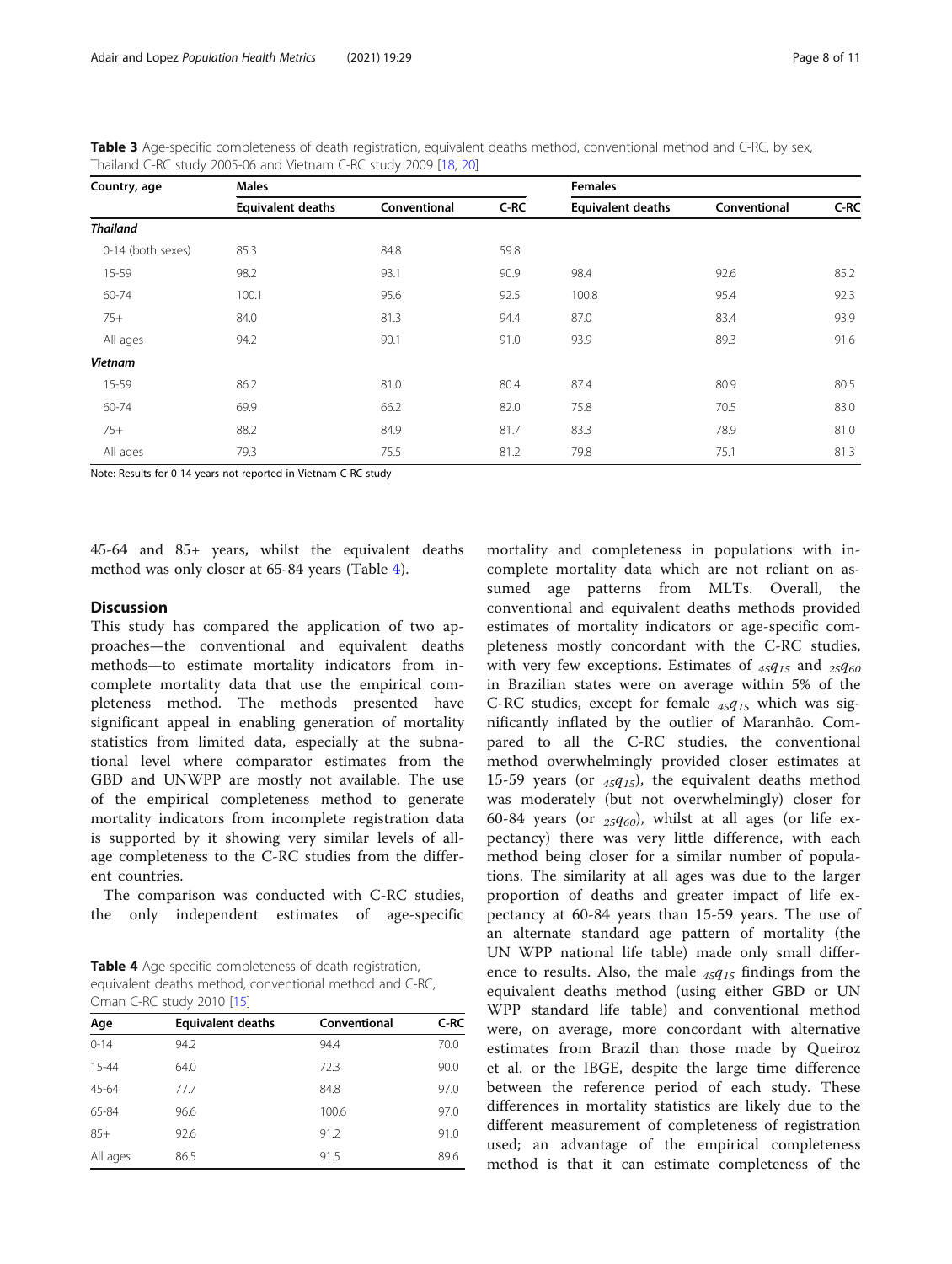most recent year of data, rather than the most recent intercensal period.

A notable characteristic of the C-RC results is that age-specific completeness, above age 5 years, is relatively constant. This may be an artefact of the all-age completeness in these C-RC study populations being over 80%, with the exception of Maranhão, and hence agespecific completeness being less likely to vary by age than if all-age completeness were lower. This characteristic explains why the conventional method provides closer estimates to C-RC studies than the equivalent deaths method at 15-59 years, because it adjusts deaths at ages 15-59 years by the level of completeness at 5 years and above. The closer estimates of the equivalent deaths method to C-RC studies at ages 60-84 years may be because both methods use the same MLT and standard life table, which at those ages may offset differences at 15-59 years for the equivalent deaths method but lead to greater differences for the conventional method. For Maranhão, where all-age completeness is below 80%, age-specific completeness declines at old ages and the national standard life table did not fit its age pattern of mortality well. However, in a setting with lower completeness of registration, poor quality age reporting for mortality and population may affect results.

In the three Brazilian states with the lowest completeness, both methods found that completeness exceeded 100% in some 5-year age groups, which shows the impact of the assumed MLT age pattern in smaller age groups. This may not necessarily be problematic for the production of mortality statistics, because age-specific completeness in excess of 100% occurred in Pará and Amapá but all their mortality statistics at broader age groups were close to that of the C-RC. However, should age-specific completeness greater than 100% occur, users should assess whether there is age misreporting in death or population data (e.g. 'heaping' of ages on digits ending in 5 or 10), whether deaths in subnational areas use consistent definitions of residence for deaths and population and whether data inputs into the empirical completeness method are appropriate; users can also potentially use an alternative age standard for the MLT.

The choice of whether to use the equivalent deaths method or conventional method may be best informed by the mortality indicators of interest. From the evidence presented of these populations with relatively high completeness, the conventional method is better at estimating  $45q_{15}$ , the equivalent deaths method is better at estimating  $_{25}q_{60}$  in most populations, and there is little impact of this choice on life expectancy. In all settings, the accuracy of the MLT and standard life table used will be important in determining accuracy of mortality statistics. Another consideration is that the equivalent deaths method provides the same number of total deaths as that estimated by the empirical completeness method, should this be deemed important; however, this may result in distorted age-specific mortality indicators if population age reporting is incorrect, a common occurrence. Unfortunately, a wider array of C-RC studies, including in lower completeness settings, is not available to further understand how age-specific completeness varies. C-RC study results are themselves subject to limitations which may bias their age-specific accuracy, especially if the assumption of the independence of sources is violated. In the Brazil study, however, the generalised linear models used included several covariates that reduced any bias from source dependency [\[14\]](#page-10-0).

MLTs make assumptions about the age pattern of mortality that are not always accurate, even in our examples where the GBD country life table was the standard where differences in all-age completeness with the C-RC studies were small. MLTs are developed primarily from historical life tables from high-income countries, so potentially bias mortality estimates in low- and middle-income countries. MLTs other than the MLTFS could potentially be used, such as the Log-Quad and Brass logit MLTs [[23,](#page-10-0) [24,](#page-10-0) [31](#page-10-0)]. However, distinct advantages of the MLTFS are its use of a more local relevant standard than the Brass logit MLT and its greater flexibility than the Log-Quad method. A final issue of our analysis is that it did not calculate uncertainty intervals around the estimates of mortality statistics, which would provide additional information with which to assess validity of individual estimates.

Improved completeness of registration and general strengthening of CRVS should increase knowledge of true age patterns of mortality, and how it varies by level of mortality and other important characteristics. Efforts to strengthen death registration systems need to focus not only on increasing the number of registered deaths but also on quality of age reporting of deaths, which is poor in some populations despite the UN Principles and Recommendations recommending the collection of date of birth and date of death, from which to calculate age at death [\[32\]](#page-10-0). In India, for example, 34% of registered deaths, or 2.1 million annually, do not report age in publications, thus greatly reducing their utility for guiding public policy [\[33](#page-10-0)]. Some countries also do not collect information on the date of birth of the deceased, relying on age reported simply in years, which causes 'age heaping', typically at ages ending in a 0 or 5, and more generally poor quality age data. An advantage of the equivalent deaths method is that it can be used, unlike the conventional death method, even without age at death data.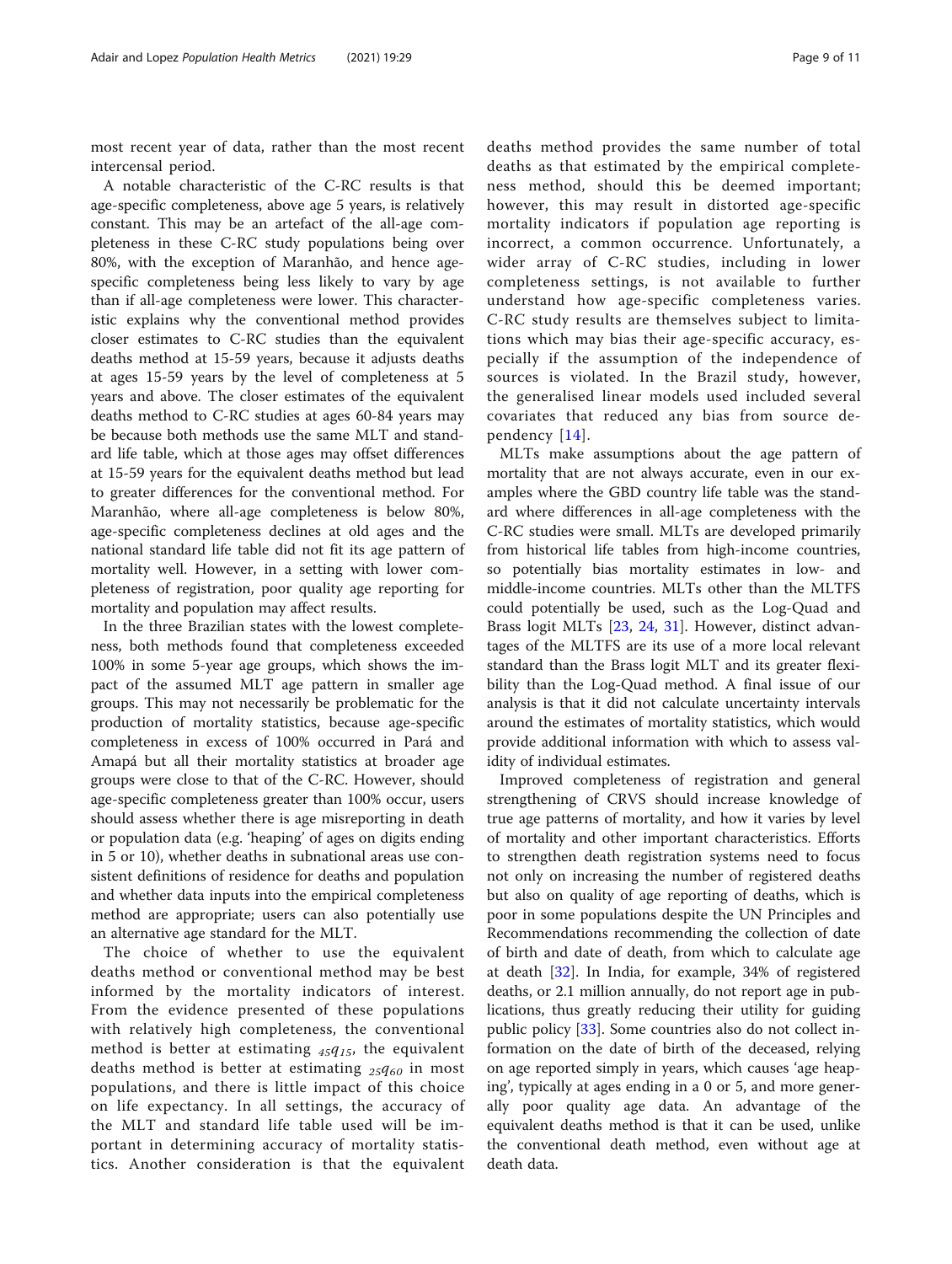# <span id="page-9-0"></span>**Conclusions**

We have assessed relatively straightforward approaches—the equivalent deaths and conventional methods—that are used with the empirical completeness method to enable analysts to generate mortality statistics from incomplete death registration data. These approaches can be used on registration data as well as other mortality data sources (e.g. Census and HDSS) and only require limited data that are readily available at the national and subnational level.

### Abbreviations

C-RC: Capture-recapture; CRVS: Civil registration and vital statistics system; DDM: Death distribution methods; GBD: Global Burden of Disease; HDSS: Health and Demographic Surveillance System; IBGE: Instituto Brasileiro de Geografia e Estatística; IGME: International Group for Mortality Estimation; MLT: Model life table; MLTFS: Model life table with flexible standards; MoH: Ministry of Health; RMSD: Root mean squared difference; SDG: Sustainable Development Goals; SIM: Mortality Information System; UNWPP: United Nations World Population Prospects

# Supplementary Information

The online version contains supplementary material available at [https://doi.](https://doi.org/10.1186/s12963-021-00262-3) [org/10.1186/s12963-021-00262-3.](https://doi.org/10.1186/s12963-021-00262-3)

Additional File 1: Table A.1. MLTFS coefficients. Table A.2. All-age completeness of Brazil civil registry (empirical completeness method and C-RC) and male and female  $_5q_0$  estimates (GBD and C-RC), by sex and state, Brazil, 2015. Table A.3.  $_{45}q_{15}$  and  $_{25}q_{60}$ , equivalent deaths method (GBD std. LT), conventional method (GBD std. LT) and C-RC, by sex and state, and summary comparison metrics, Brazil, 2015. Table A.4. Life expectancy and total deaths, equivalent deaths method (GBD std. LT), conventional method (GBD std. LT) and C-RC, by sex and state, and summary comparison metrics, Brazil, 2015. Table A.5.  $_{45}q_{15}$  and  $_{25}q_{60}$  equivalent deaths method (UN WPP std. LT), conventional method (UN WPP std. LT) and C-RC, by sex and state, and summary comparison metrics, Brazil, 2015. Table A.6. Life expectancy, equivalent deaths method (UN WPP std. LT), conventional method (UN WPP std. LT) and C-RC, by sex and state, and summary comparison metrics, Brazil, 2015. Table A.7. Agespecific completeness of Brazil civil registry (%), by state and sex, 2015, C-RC study. Table A.8. Male  $_{45}q_{15}$  according to equivalent deaths method (GBD and UN std. LT), conventional method (GBD std. LT), C-RC, Queiroz, IBGE and Bayesian. Figure A.1. Age-specific completeness of Brazil civil registry (%), equivalent deaths method (GBD std. LT), conventional method (GBD std. LT) and C-RC, by sex, Pará, Amapá and Maranhão, 2015.

Additional File 2. Demonstration of Equivalent deaths method (GBD standard life table) in Brazilian states, 2015.

Additional File 3. Demonstration of Conventional deaths method (GBD) standard life table) in Brazilian states, 2015.

Additional File 4. Demonstration of Equivalent deaths method (UN standard life table) in Brazilian states, 2015.

Additional File 5. Demonstration of Conventional deaths method (UN standard life table) in Brazilian states, 2015.

## Acknowledgements

Not applicable.

#### Authors' contributions

TA contributed to the analytical framework, conducted the data analysis and validation and drafted earlier versions of the manuscript. ADL conceptualised the research theme, contributed to the analytical framework and edited earlier versions of the manuscript. The authors read and approved the final manuscript.

### Funding

This study was funded under an award from Bloomberg Philanthropies and the Australian Department of Foreign Affairs and Trade to the University of Melbourne to support the Data for Health Initiative. The funders had no role in study design, data collection and analysis, decision to publish or preparation of the manuscript.

#### Availability of data and materials

The data from the Brazil, Thailand, Oman and Vietnam studies is shown in their respective references. The demonstration of the equivalent deaths and conventional methods for Brazil is shown in Additional files 2, 3, 4 and 5.

#### **Declarations**

#### Ethics approval and consent to participate

All data used are secondary data and there was no collection of data directly from individuals, so ethics approval was not sought.

#### Consent for publication

Not applicable.

#### Competing interests

The authors declare they have no competing interests.

#### Author details

<sup>1</sup>Melbourne School of Population and Global Health, The University of Melbourne, Level 5, Building 379, 207 Bouverie Street, Carlton, Victoria 3010, Australia. <sup>2</sup>Institute for Health Metrics and Evaluation, University of Washington, 2301 5th Ave, Seattle, WA 98121, USA.

## Received: 18 June 2020 Accepted: 24 May 2021 Published online: 07 June 2021

#### References

- 1. Richards N, Sorchik R, Brolan C. Why the sustainable development goal agenda needs strong civil registration and vital statistics systems. In: CRVS Development Series. Carlton: University of Melbourne, Civil Registration and Vital Statistics Improvement, Bloomberg Philanthropies Data for Health InitiativeUniversity of Melbourne, Civil Registration and Vital Statistics Improvement, Bloomberg Philanthropies Data for Health Initiative; 2018.
- 2. Mikkelsen L, Phillips DE, AbouZahr C, Setel PW, de Savigny D, Lozano R, et al. A global assessment of civil registration and vital statistics systems: monitoring data quality and progress. Lancet. 2015;386(10001):1395–406. [https://doi.org/10.1016/S0140-6736\(15\)60171-4.](https://doi.org/10.1016/S0140-6736(15)60171-4)
- 3. Chandrasekar C, Deming W. On a method of estimating birth and death rates and the extent of registration. J Am Stat Assoc. 1949;44:101–15.
- 4. Dorrington R. The synthetic extinct generations method. In: Moultrie TDR, Hill A, Hill K, Timaeus I, Zaba B, editors. Tools for demographic estimation. Paris: IUSSP; 2013. p. 275–92.
- 5. Dorrington R. The generalized growth balance method. In: Moultrie TDR, Hill A, Hill K, Timaeus I, Zaba B, editors. Tools for demographic estimation. Paris: IUSSP; 2013. p. 258–74.
- 6. Murray CJ, Rajaratnam JK, Marcus J, Laakso T, Lopez AD. What can we conclude from death registration? Improved methods for evaluating completeness. PLoS Med. 2010;7:e1000262.
- 7. Adair T, Lopez AD. Estimating the completeness of death registration: an empirical method. PLoS One. 2018;13(5):e0197047. [https://doi.org/10.1371/](https://doi.org/10.1371/journal.pone.0197047) [journal.pone.0197047](https://doi.org/10.1371/journal.pone.0197047).
- 8. Bennett NG, Horiuchi S. Mortality estimation from registered deaths in less developed countries. Demography. 1984;21(2):217–33. [https://doi.org/10.23](https://doi.org/10.2307/2061041) [07/2061041.](https://doi.org/10.2307/2061041)
- Dorrington R. The brass growth balance method. In: Moultrie TDR, Hill A, Hill K, Timaeus I, Zaba B, editors. Tools for demographic estimation. Paris: IUSSP; 2013. p. 196–208.
- 10. Hill K. Estimating census and death registration completeness. Asian Pac Popul Forum. 1987;1:8–13 23-14.
- 11. Moultrie T, Timaeus I. Introduction to model life tables. In: Moultrie TDR, Hill A, Hill K, Timaeus I, Zaba B, editors. Tools for demographic estimation. Paris: IUSSP; 2013. p. 341–7.
- 12. GBD 2017 Mortality Collaborators. Global, regional, and national age-sex-specific mortality and life expectancy, 1950–2017: a